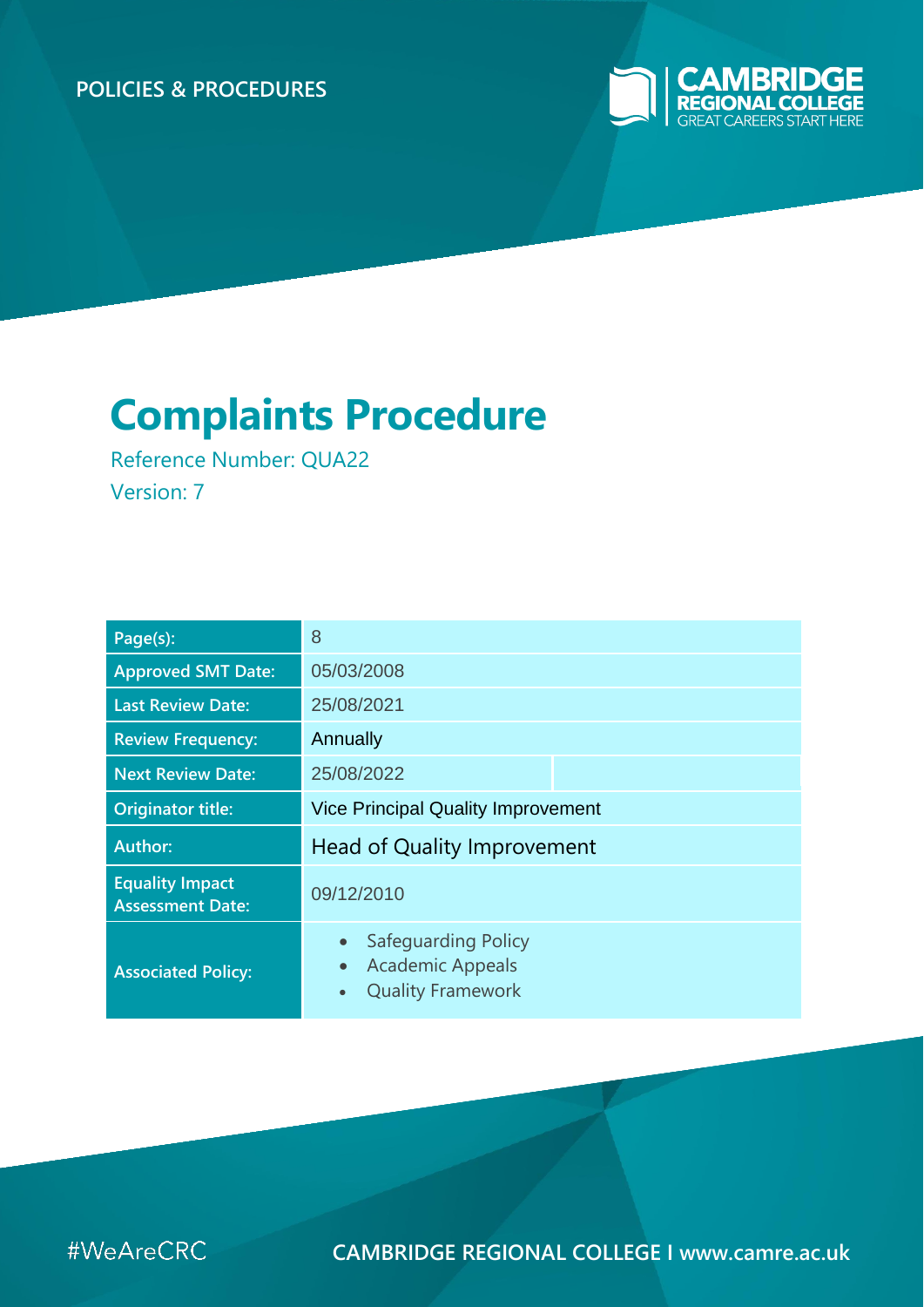Within this policy, whenever the term student or similar is used, this will refer to all students registered with Cambridge Regional College on any of its educational courses or apprenticeship schemes.

## **Aim**

The purpose of this procedure is to ensure that all stakeholders are given an equal opportunity to express dissatisfaction about the service they have received. The College aims to:

- Ensure that effective and consistent reporting takes place
- Ensure that any concerns or complaints are handled in accordance with the Data Protection Act 2018 and GDPR
- Use information given by the stakeholders to continually improve the service offered
- Publish the complaints procedure so that it can be accessed readily by staff and students
- Provide the best service possible

The College will investigate complaints thoroughly and fairly using a three-stage procedure and aims to act in accordance with procedures set out by the Office of the Independent Adjudicator (OIA) Education Skills Funding Agency (ESFA) and Quality Assurance Agency (QAA; Chapter B9). With all complaints we aim to:

- Provide a swift and early resolution
- Acknowledge all complaints as soon as possible and within 5 working days.
- Put things right if it is our fault, or if not, explain why
- Provide an opportunity for a second opinion if the complainant is not happy with the outcome of the first
- Resolve all of our complaints within 90 days for college related issues, or one calendar month for issues relating to apprenticeships
- Use all comments, concerns and complaints when reviewing our processes to improve quality

If you need help accessing this procedure, please get in touch and we will be happy to assist you.

#### **Scope**

This procedure is for all College stakeholders. This includes, but is not limited to, current students, including apprentices, ex-students, staff, parents and carers, employers, employees, contractors and members of the public.

Complaints are defined as expressions of dissatisfaction and can be communicated using the College's complaint form (Appendix 1), in person, by telephone, email, via the College's website and by letter. Complaint forms can be found in all reception areas and in the LRC.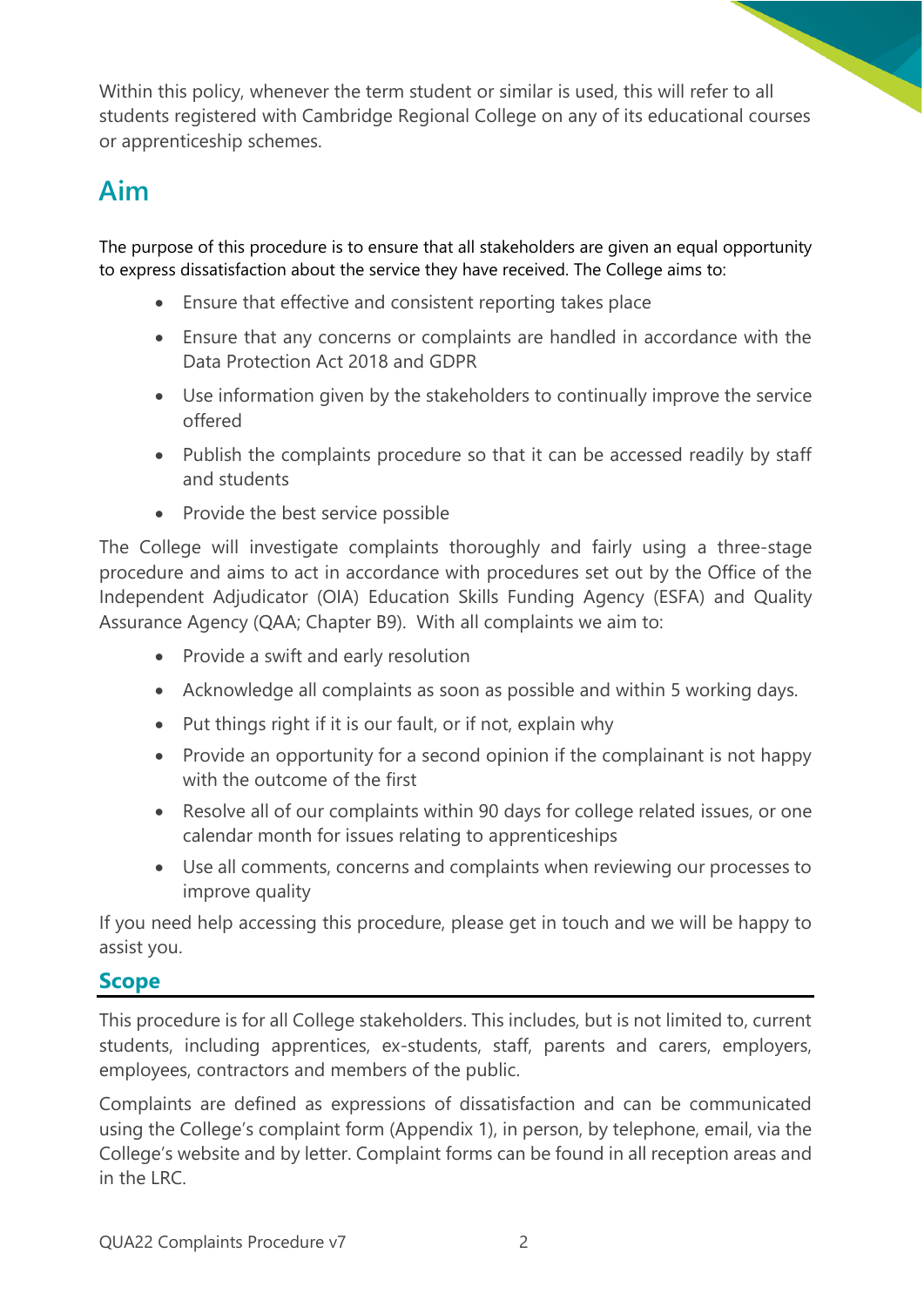Examples of complaints are:

- Failure of CRC to meet its obligations
- Misleading or incorrect information provided by CRC
- Concerns about the delivery of a programme, teaching or administration

Formal complaints which are received by the College will be redirected to the Quality team.

For complaints regarding academic decisions or academic dissatisfaction, please refer to the 'Academic Appeals' policy.

We usually acknowledge and respond to complaints by letter or email; we also contact people by telephone if required. We will always try to use the method that the complainant requests.

This complaints procedure has been written using guidance set out by the Office of the Independent Adjudicator (OIA) and is based on the principles of accessibility, clarity, proportionality, timeliness, fairness, independence, and confidentiality, and aims to improve the student experience.

Due to the Data Protection Act 2018 and the GDPR, we are unable to discuss or share the personal information of anyone without their consent. If a complaint is made on behalf of a student, we will explain this to the complainant, and suggest the student complains to us directly.

In this procedure, we use the words 'you' and 'the complainant' to describe the person making the complaint.

#### **Procedure**

#### **1. Local Resolution**

- 1.1. We aim to address concerns swiftly and locally where possible within each curriculum area or department. If you have a concern, please talk to any staff member at CRC who will help you find a solution. We encourage you to do this as soon as you have a query so we can help you quickly.
- 1.2. The staff member may write down the details of your concerns and record them for future reference.

#### **2. Stage 1: Formal Complaint (Quick Resolution)**

2.1. Please submit an outline of your complaint to the Quality Office using any of the methods mentioned above, and include your contact details. Every complaint received by the Quality Office will be issued with a log number and an acknowledgement will be issued within 5 working days. Anonymous complaints will not be accepted. However, these incidents will still be recorded and may be investigated.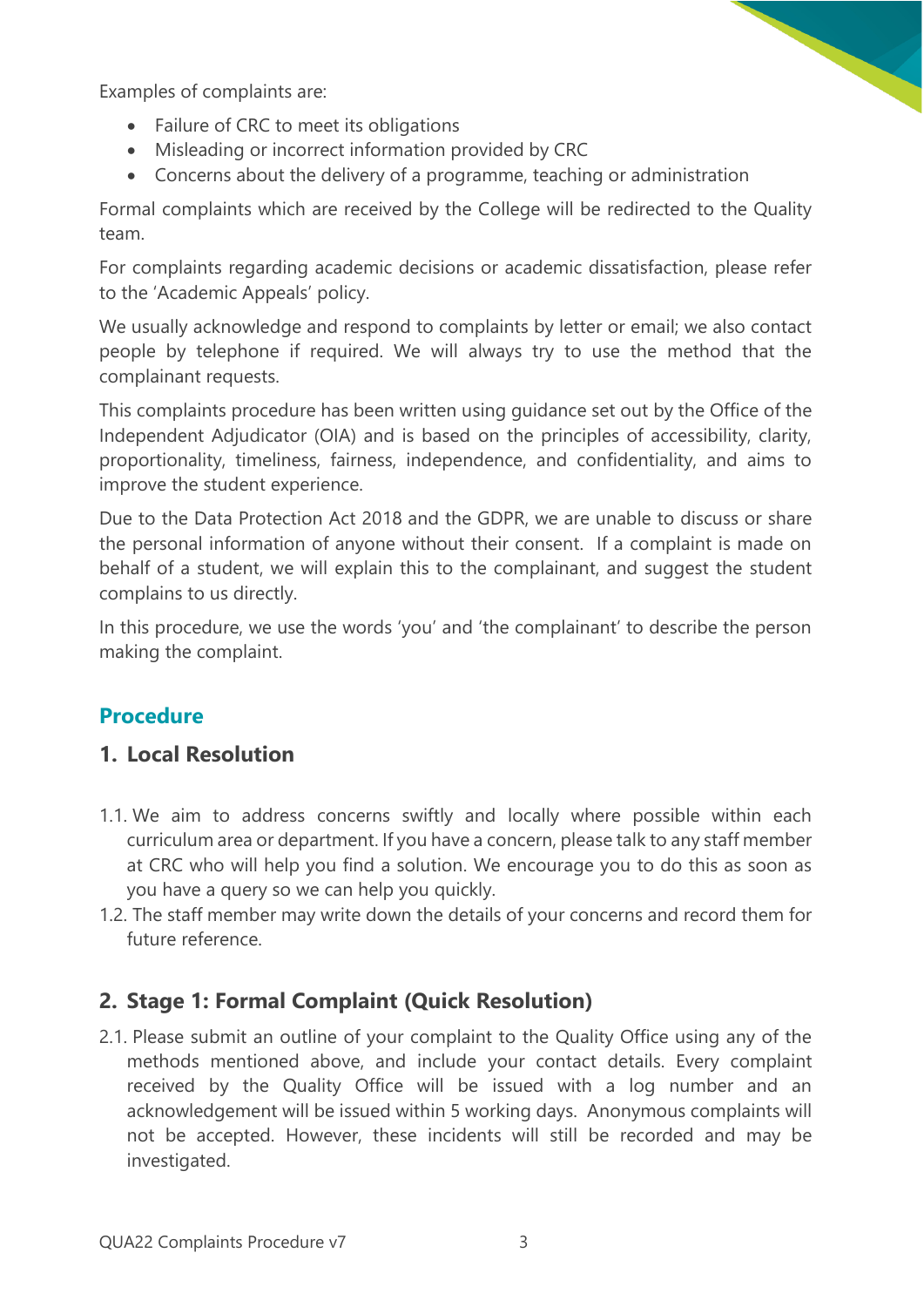- 2.2. The Quality Office may direct the complaint to a relevant area or department for a response.
- 2.3. You will receive a response in writing and where possible, we aim to resolve the complaint within 15 working days. If the concern has been received from either an Apprentice or Employer, we aim to resolve the complaint within 1 calendar month.
- 2.4. The investigating manager can recommend:
	- a) **The complaint is upheld**: The College will explain how and what actions will be taken in order to resolve the situation and satisfy the complainant
	- b) **The complaint is rejected**: The College will outline the reasons for the decision
- 2.5. If a complaint is complex, it will be passed to Stage 2 for a detailed investigation.
	- Examples of this type of complaint include: complaints that involve many people, involve allegations of major or gross misconduct, where there are allegations of a major breach in health and safety, where there are concerns about safeguarding.
- 2.6. If a complaint cannot be resolved during Stage 1, it will be progressed to Stage 2.
- 2.7. **Examples of this may include: if a suitable answer cannot be reached by the curriculum area or department to respond in a timely manner, where a complaint may present as superficial but develops into a complex situation.**
- 2.8. If you are dissatisfied with the outcome of Stage 1, you can request an appeal. A notification for appeal must be received by the Quality Office within 10 working days of the response. Once a request has been submitted, you have an additional 20 days to submit the details or your appeal request.
- 2.9. An appeal will review the procedures which occurred during this stage and will only consider new information if this could not be presented during the formal stage due to valid reasons.

#### **3. Stage 2: Formal Complaint (Complex cases)**

- 3.1. A complaint will be considered Stage 2 if:
	- No resolution has been achieved during the previous stages
	- If the issues raised are complex and need a detailed investigation
- 3.2. Complaints should be submitted to the Quality Office. Every complaint received will be given an individual log number. Anonymous complaints will not be accepted but details will be recorded and may be investigated.
- 3.3. We will acknowledge your complaint and issue the log number within 5 working days of receipt by the Quality team.
- 3.4. Details of the complaint will be sent to an appropriate College manager for investigation.
- 3.5. It may be necessary for the manager to organise a meeting with you or others involved to gain an understanding of the situation.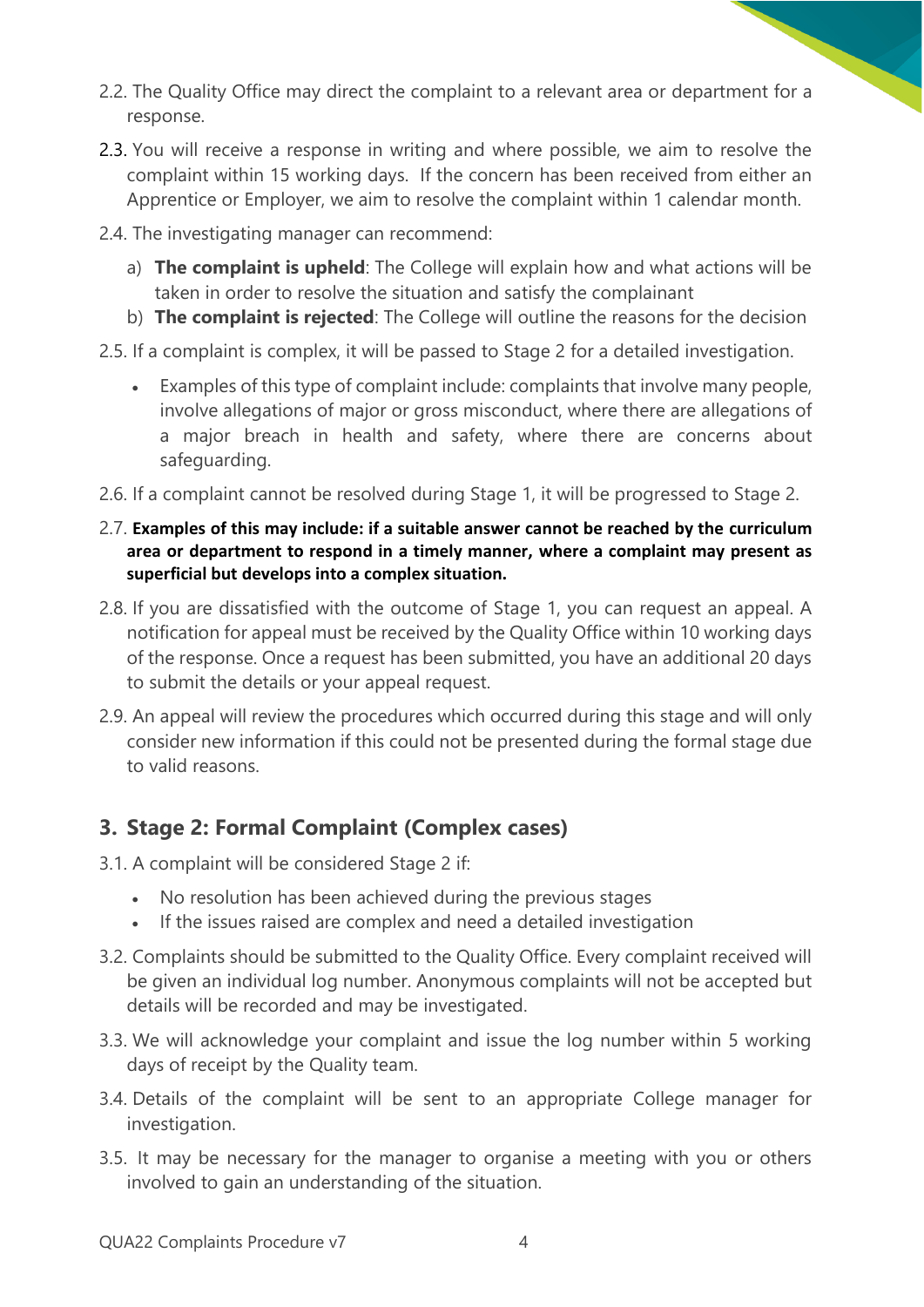- 3.6. If the manager decides to hold a panel meeting or hearing, you will be told of the date(s) of the meeting, the names of the panel members and job titles, any anyone else who will be there. You will receive an outline agenda and a copy of any documents which are relevant. You may bring someone with you. The investigating manager may use evidence from emails, documents, virtual learning environments or other electronic or physical means in order to gain a good understanding of the situation.
- 3.7. The manager, or appointed representative, will take notes during any meeting to inform the final report and ensure an accurate record is kept. You can ask to see these notes if you wish.
- 3.8. A response will be sent to you within 90 working days of receiving the formal complaint. Where a complaint is raised in connection with apprenticeships, a response will be sent to you within a calendar month. If the investigation requires an extension, you will be told of the new deadline, along with a reason.
- 3.9. The investigating manager can recommend**:** 
	- a. **The complaint is upheld**: The College will explain how and what actions will be taken in order to resolve the situation and satisfy the complainant
	- b. **The complaint is rejected**: The College will outline the reasons for the decision if permitted under the GDPR Act.
- 3.10. If you are dissatisfied with the outcome of stage 2, you can request an appeal. A notification for appeal must be received by the Quality Office within 10 working days of the response. Once a request has been submitted, you have an additional 20 days to submit the details or your appeal request.
- 3.11. An appeal will review the procedures which occurred during this stage and will only consider new information if it could not be presented during the formal stage due to valid reasons.

#### **4. Stage 3: Appeal**

- 4.1. The aim of the appeal is to review the procedures which have been followed throughout stages 1 or 2 to ensure that the complaint was approached fairly.
- 4.2. A member of the College Senior Management Team (SMT) or College Management Group (CMG) who was not involved in either stage 1 or stage 2 will be appointed to review the complaint. The SMT or CMG member will have 10 working days to investigate and respond.
- 4.3. If we do not receive any further communication from you within 10 working days of the date on the appeals response letter, the complaint will be recorded as closed.
- 4.4. If you are still dissatisfied with the outcome of an appeal, you can ask or the Education Skills Funding Agency (ESFA) [for complaints about further education or apprenticeships] or the Office of the Independent Adjudicator (OIA) [for complaints about higher education] to review the case. Any request must be submitted within 3 months following the closure of Stage 3: Appeal.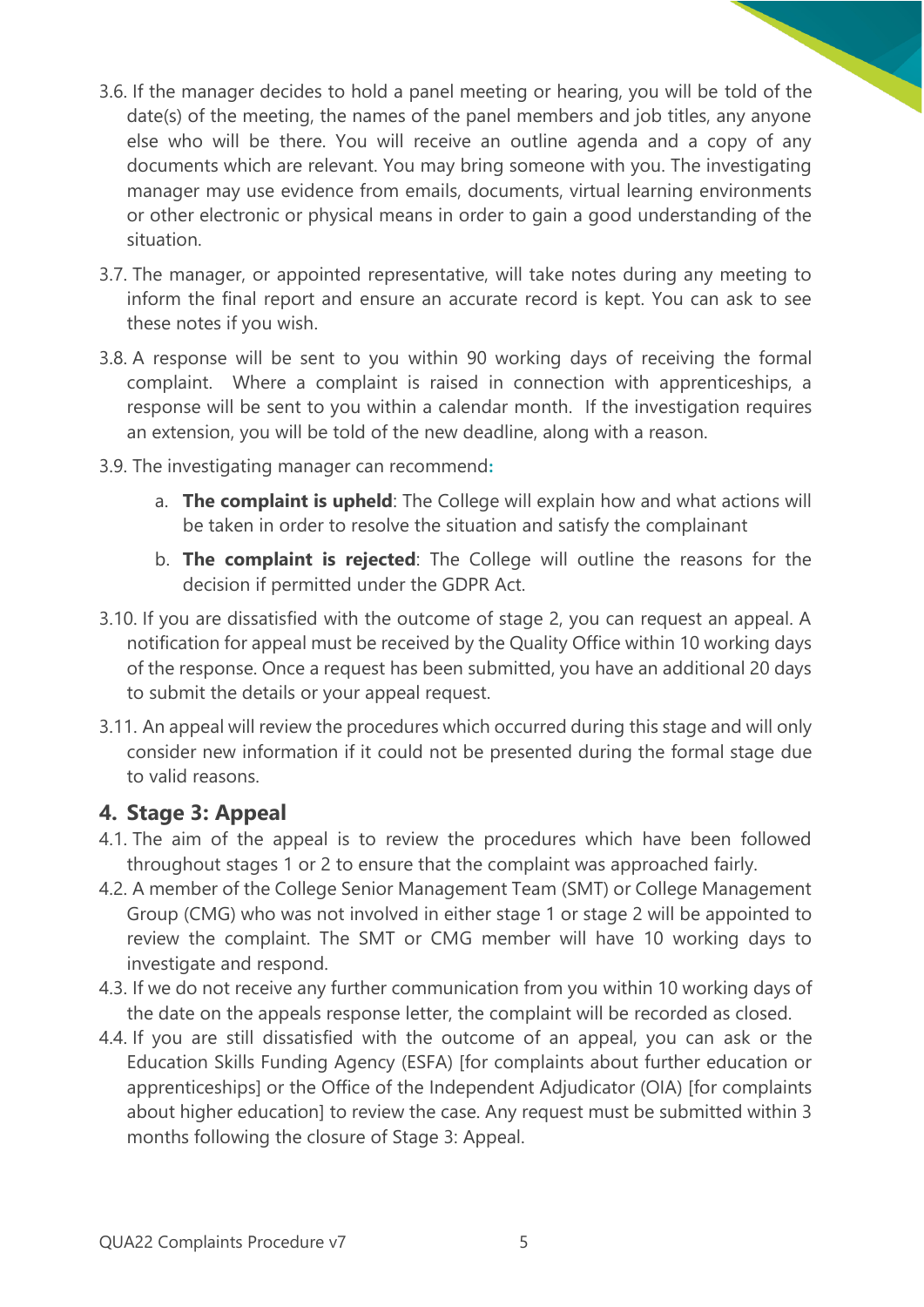4.5. You will receive a Completion of Procedures Letter within 28 days of completing CRC's entire complaints procedure.

### **Document history**

| <b>Date</b> | <b>Issue</b><br>number | <b>Change/Comments</b>                                                                                                | <b>Date Approved</b> | <b>Approved by</b>  |
|-------------|------------------------|-----------------------------------------------------------------------------------------------------------------------|----------------------|---------------------|
| 2008        | 1                      | Procedure written                                                                                                     | 05/03/2008           | <b>SMT</b>          |
| 2015        | $\overline{2}$         | Adherence to the OIA<br>standards<br>Impact assessment updated                                                        | 25/11/2015           | <b>SMT</b>          |
| 2016        | 3                      | Annual review - no change                                                                                             | 23/06/2016           | Director of Quality |
| 2016        | $\overline{3}$         | Mid-year review - update to<br>Stage 1 response time from<br>10 days to 15 days                                       | 08/11/2016           | Director of Quality |
| 2017        | 4                      | Annual review - no change                                                                                             |                      |                     |
| 2018        | 5                      | Annual review - minor<br>changes, including adding<br><b>GDPR</b>                                                     | 11/09/2018           | AP QI               |
| 2018        | 6                      | Update to appeal following<br>Stage 1. Update to add CMT<br>as investigating manager for<br>appeals. Minor amendments | 26/10/2018           | HoQl                |
| 2019        | 6                      | Minor amendment to show<br>response for apprenticeships<br>and to clarify GDPR.                                       | 15/05/2019           | HoQl                |
| 2019        | 6                      | Addition of the term<br>apprentices to the inclusion<br>terms used.                                                   | 12/7/2019            | HoQl                |
| 2019        | 6                      | Minor amendment to include<br>reference to limitations under<br><b>GDPR Act.</b>                                      | 29/11/19             | HoQl                |
| 2020        | 6.2                    | Amendments to web page<br>links                                                                                       | 20/8/2020            | HoQT                |
| 2021        |                        | Confirmation of the term<br>student added                                                                             |                      |                     |
| 2021        | 6.4                    | Minor amended to included<br>timescale for<br>Apprentice/Employer<br>concerns                                         | 10/06/2021           |                     |
| 2021        | $\overline{7}$         | Minor amendment 9 CMT to<br><b>CMG</b>                                                                                | 25/08/21             | HoQl                |